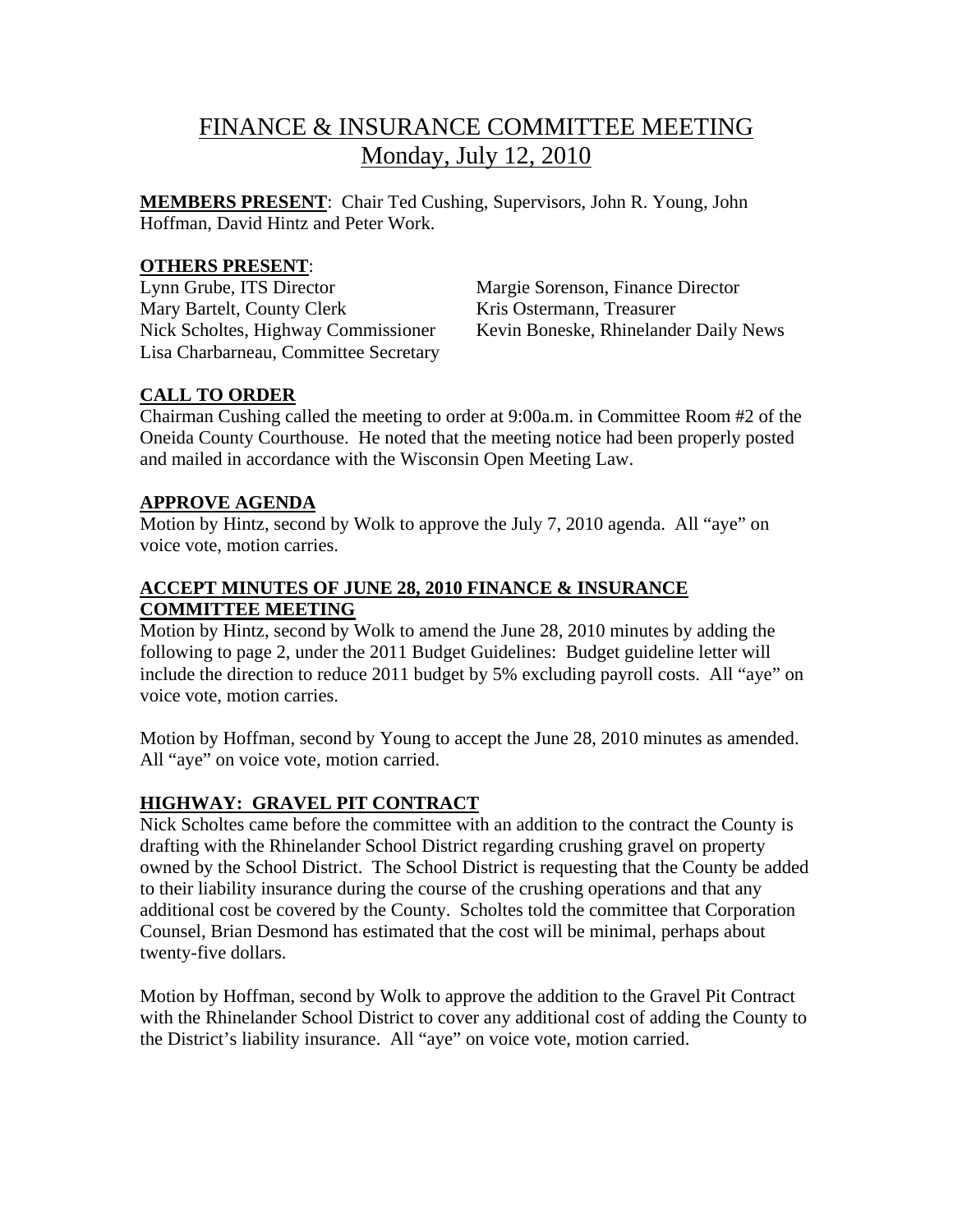#### FINANCE & INSURANCE COMMITTEE MEETING MINUTES July 12, 2010 Page 2

# **VOUCHERS, REPORTS AND PURCHASE ORDERS**

#### **County Clerk**

Mary Bartelt presented the Departmental Information Document for the County Clerk's Office for the committees' review.

Motion by Hoffman, second by Wolk to approve the County Clerk's Departmental Information Document as presented. All "aye" on voice vote, motion carried.

#### **Treasurer**

Motion by Hintz, second by Wolk to approve the Treasurer's bills as presented. All "aye" on voice vote, motion carried.

Kris Ostermann went over the Statement of Cash Account for June 2010. Ostermann told the committee that she has been diligent in reviewing fees charged to the County and is trying to reduce them as much as possible.

Motion by Hoffman, second by Hintz to approve the Statement of Cash Account for June 2010 as presented. All "aye" on voice vote, motion carried.

Ostermann presented the Departmental Information Document for the Treasurer's Office. She went over changes to the document and told the committee that she had met with Finance Director Sorenson on preparing the document.

Supervisor Hintz asked if the County was combining invoices for payment as well as using direct deposit and wire transfers.

Ostermann responded that the County tries to combine invoices as much as possible; however there are still additional improvements that can be made in that area. She also noted that most County employees are on direct deposit; however they still process about 80 payroll checks manually.

Motion by Hoffman, second by Young to approve the Treasurer's Departmental Information Documents as presented. All "aye" on voice vote, motion carried.

#### **Information Technology Services**

Motion by Cushing, second by Wolk to approve the ITS bills as presented. All "aye" on voice vote, motion carried.

Grube told the committee that her Departmental Information Document would be on the next agenda.